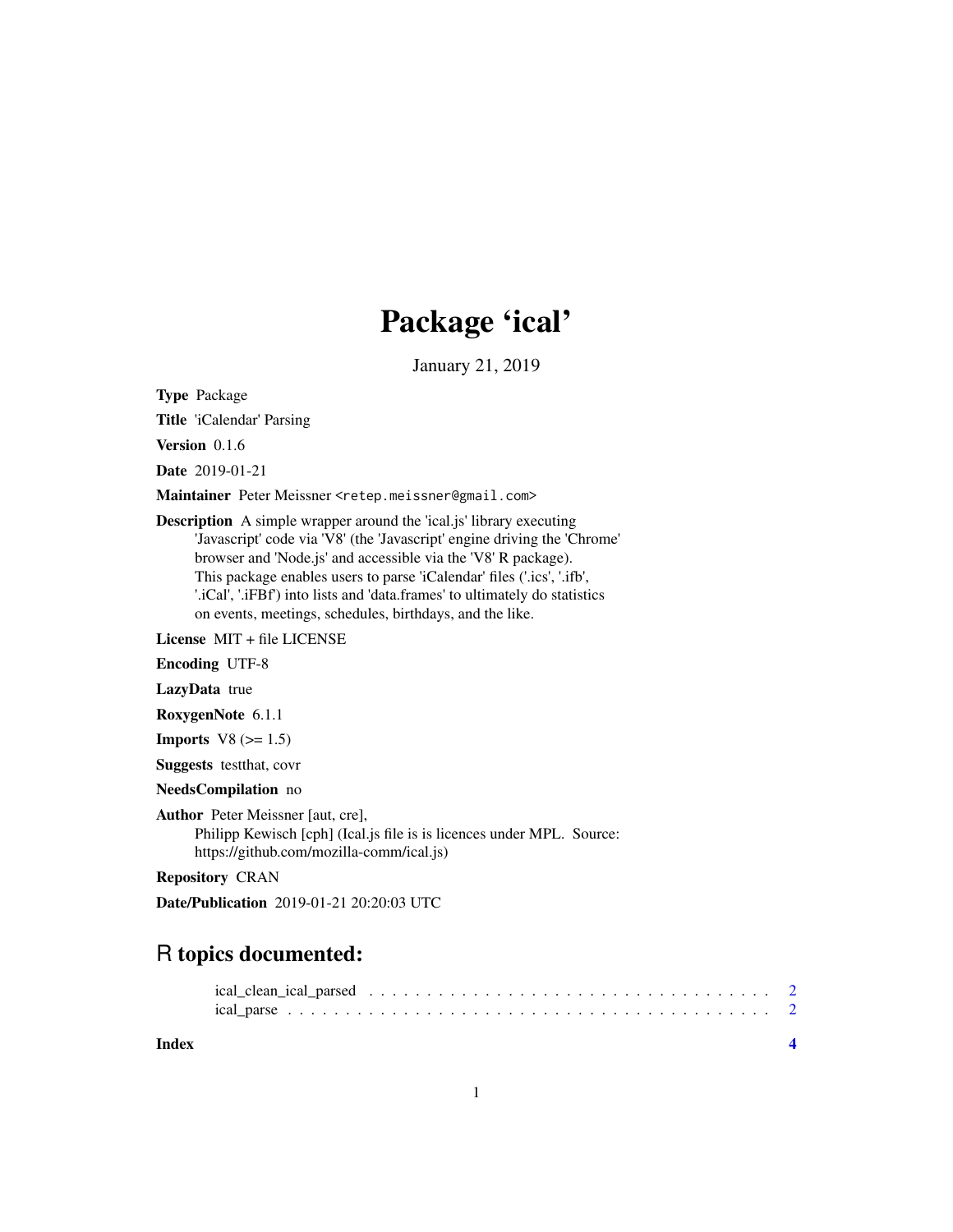<span id="page-1-0"></span>ical\_clean\_ical\_parsed

*ical\_clean\_ical\_parsed*

#### Description

ical\_clean\_ical\_parsed

#### Usage

ical\_clean\_ical\_parsed(ical\_parsed)

#### Arguments

ical\_parsed data provided by ical\_parse()

ical\_parse *ical\_parse*

#### Description

Parses iCalendar format from character vector or file and returns it as a list of columns.

Parses iCalendar format from character vector or file and returns it as data.frame.

Parses iCalendar format from character vector or file and returns it as a list of entries.

#### Usage

ical\_parse(file = NULL, text = NULL)

ical\_parse\_df(file = NULL, text = NULL)

ical\_parse\_list(file = NULL, text = NULL)

#### Arguments

| file | path to file to be read in and parsed |
|------|---------------------------------------|
| text | text of ical file                     |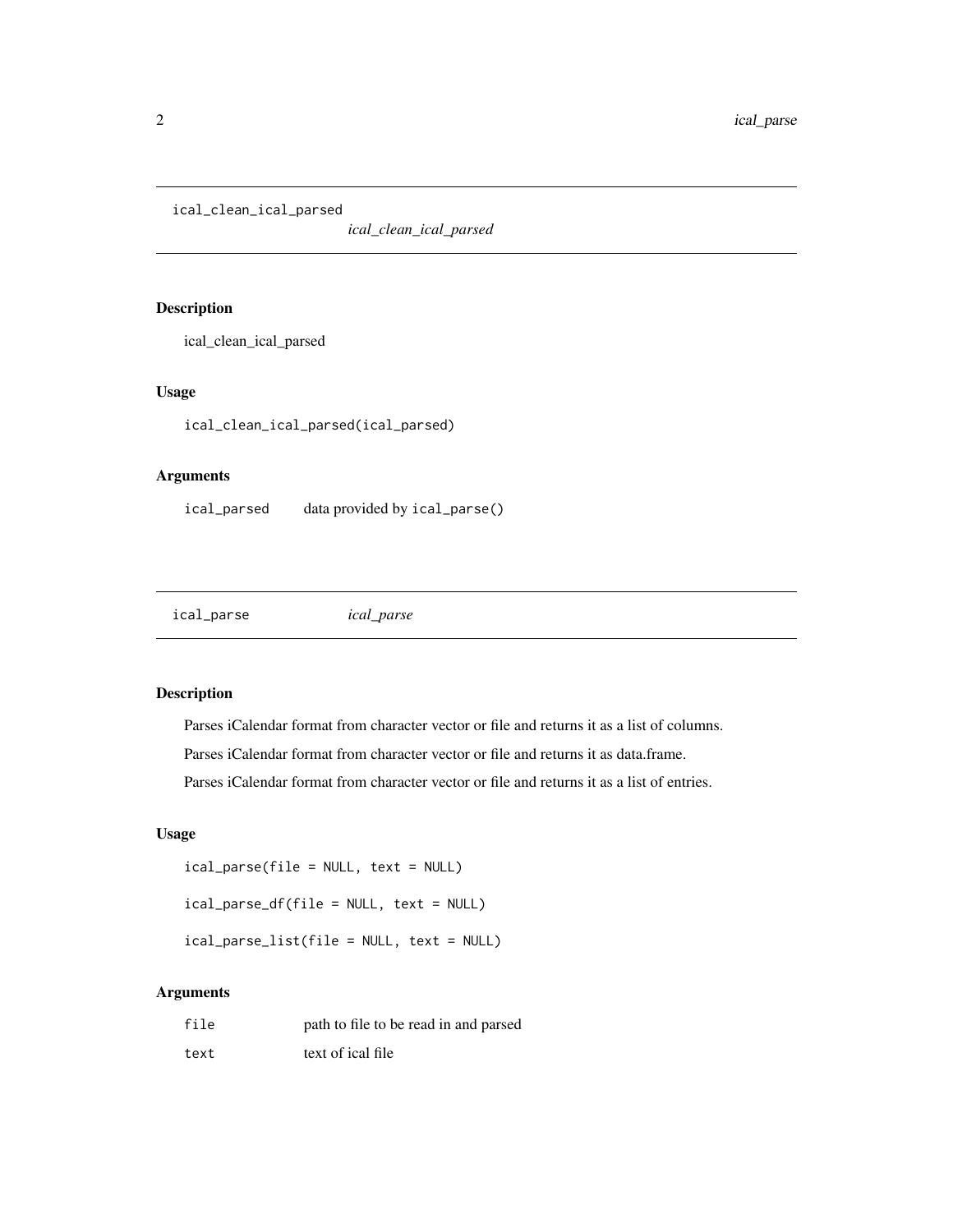#### ical\_parse 3

#### Examples

```
# parse from character vector
char_vec <- readLines(system.file("birthdays.ics", package = "ical"))
ical_parse(text = char_vec)
```

```
# parse from file
ical_parse(file = system.file("birthdays.ics", package = "ical"))
```